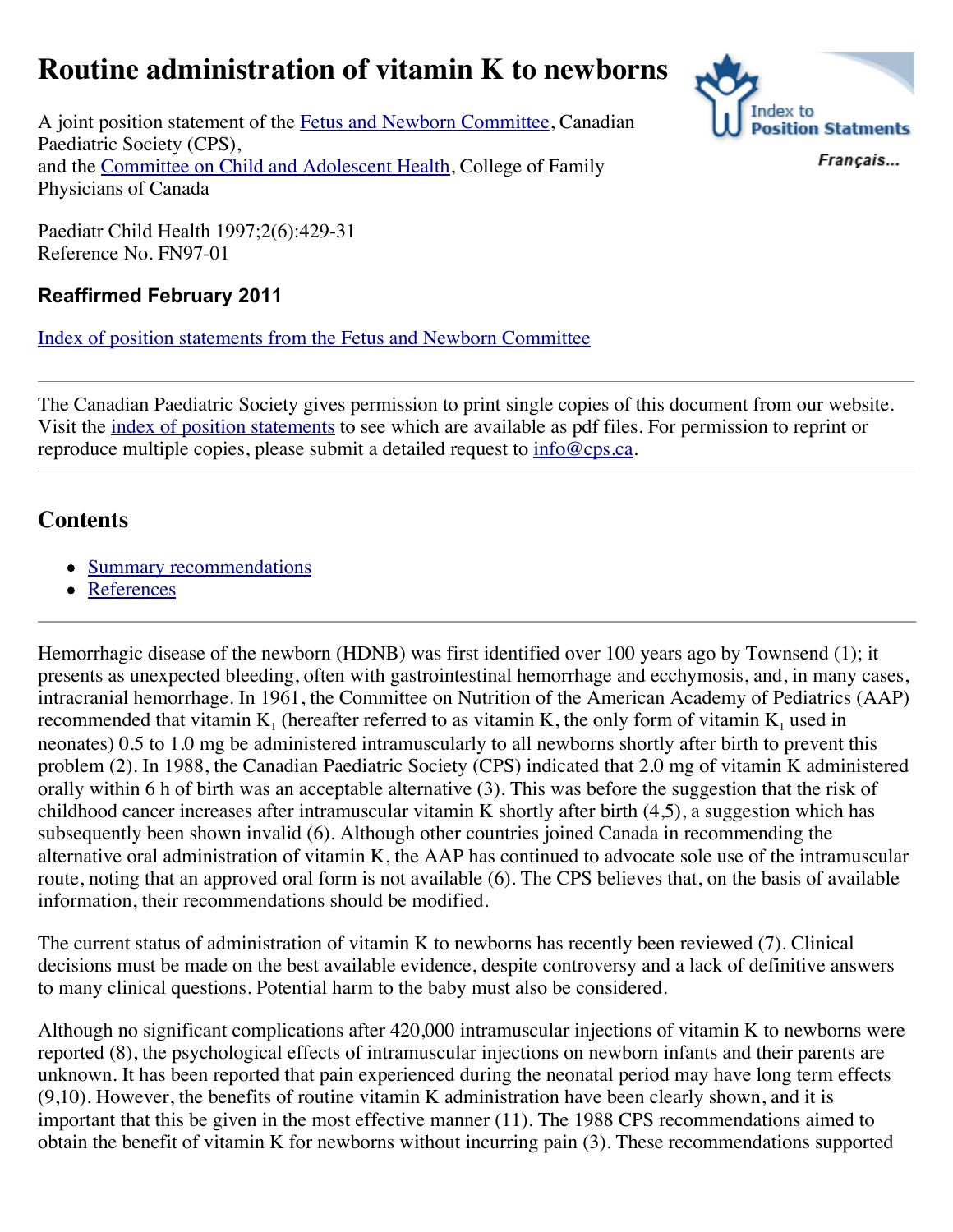the oral route of administration of vitamin K with a formulation designed for parenteral use, a regimen reported to be effective, practical and economical (12).

To prevent early HDNB (which occurs during the first 24 h of life), the CPS also recommended administration of vitamin K to expectant mothers who take drugs that impair vitamin K metabolism (3). Classic HDNB (occurring in the first week of life) is rarely seen when vitamin K is given to newborn infants (11). Late HDNB (at three to eight weeks of age), which occurs almost exclusively among infants who are breastfed, has emerged as a more serious concern in Germany (13), Britain (14), Sweden (15,16) and Australia (17,18). In these countries the incidence of this problem increased at the same time as the implementation of the use of oral rather than intramuscular administration of vitamin K occurred. Although intramuscular administration of vitamin K appears to be superior to oral administration (4,13-15), repeated oral doses of vitamin K have also been suggested (15,19). In the absence of adequate amounts of vitamin K, an induced protein (PIVKA-II) may be measured in the blood; this protein disappears by five days after oral administration of 1.0 mg of vitamin K at birth (20). At five days of age, there appears to be no difference whether vitamin K was administered orally or intramuscularly (21). However, at age four to six weeks, biochemical signs of vitamin K deficiency are observed in up to 19% of infants given 2.0 mg of vitamin K orally at birth; by comparison, only 5.5% of those given 1.0 mg intramuscularly have biochemical signs of vitamin K deficiency (22). A mixed-micelle form of vitamin K may be better absorbed. However, a study showed that, even with this formulation, there is a greater incidence of vitamin K deficiency when vitamin K is given orally than when it is administered intramuscularly (23). The problem common to all of these studies is the poor clinical correlation of these biochemical indicators to abnormal bleeding in infants.

An epidemiological study from Germany by von Kries (8) showed a failure rate (occurrence of late HDNB) after intramuscular administration of 0.25 per 100,000 infants, compared with a rate of 1.4 per 100,000 infants after oral administration. In other countries in which oral administration is the primary form of vitamin K deficiency prophylaxis, the incidence of late HDNB varied – 1.5 (Britain), 6.0 (Sweden) and 6.4 (Switzerland) per 100,000 infants (8,18). Some of these infants could have had underlying disorders that affected vitamin K metabolism (24). The specific incidence of late HDNB in Canada after oral or intramuscular administration of vitamin K is unknown, although addition of HDNB to reports to the Canadian Paediatric Surveillance Program may provide further information. (In the first six months of 1997, there were two confirmed reports of HDNB – one in a baby who received no vitamin K following birth and one who received oral vitamin K.)

A meta-analysis of cohort studies comparing babies who receive a single oral dose of vitamin K with those who receive a single intramuscular dose of vitamin K after birth indicates a relative risk of HDNB of 13.82 (Table 1) (14,25,26). Even excluding babies with liver disease, which usually cannot be determined at birth, the relative risk is 8.15 (95% CI 1.32 to 28.63). Although there are reports of successful experience using oral vitamin K prophylaxis in neonates (27), analysis of the reported scientific data supports the use of intramuscular rather than oral vitamin K after birth.

#### **TABLE 1: Incidence of hemorrhagic disease of the newborn**

| <b>Study</b>   | Single oral dose | Single intramuscular dose | Weight        | Relative | 95% CI            |
|----------------|------------------|---------------------------|---------------|----------|-------------------|
| (reference)    | n/N              | n/N                       | $\frac{0}{0}$ | risk*    |                   |
| McNinch $(14)$ | 7/493,000        | 0/945,000                 | 23.9          | 28.75    | 1.64 to<br>503.45 |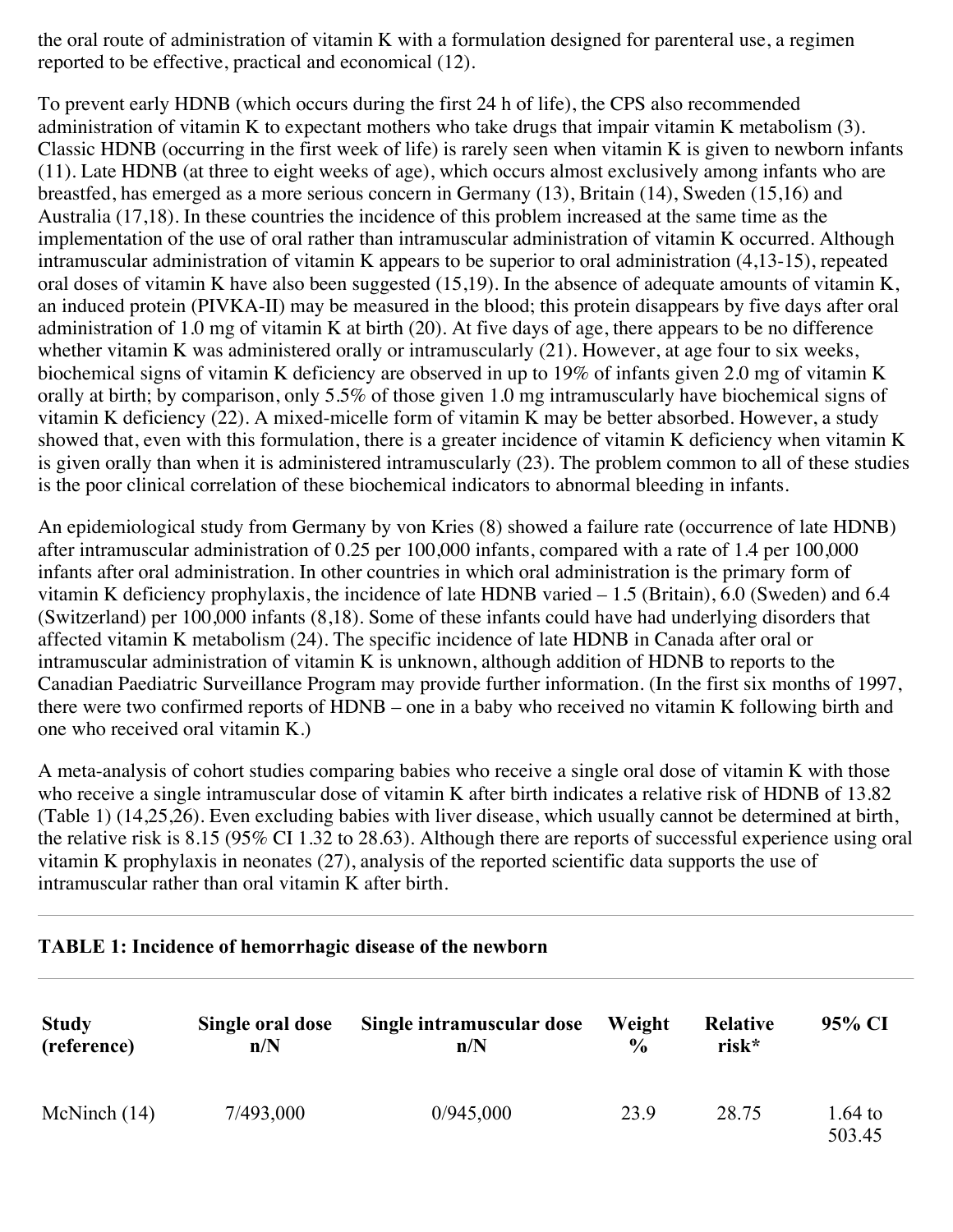| Tönz $(26)$      | 8/108,820  | 0/75,620    | 41.1  | 11.81 | $0.68$ to<br>204.68 |
|------------------|------------|-------------|-------|-------|---------------------|
| von Kreis $(25)$ | 2/140,250  | 1/418,500   | 35.0  | 5.97  | $0.54$ to 65.82     |
| Total            | 17/742,070 | 1/1,439,120 | 100.0 | 13.82 | 2.88 to 66.19       |

*\* Relative risk oral compared with intramuscular.*

*n Number of babies with hemorrhagic disease of the newborn; N Number of babies given vitamin K after birth.*

 $\chi^2$  = 0.80 (df=2) Z=3.12

Reasons for increased benefit with intramuscular administration of vitamin K following birth are not clear (possibly storage with slow release). Because risks of late HDNB are greatest in breastfed babies, it has been suggested that there may be benefit to giving lactating mothers vitamin K  $(28,29)$ . Although one study from Denmark reported that a program of weekly oral vitamin K for babies until three months of age reduced the incidence of late HDNB compared with a single oral dose (30), a repeated oral dose regimen may not be practical because of poor patient compliance (31). An epidemiological study, which included the Netherlands, Germany, Switzerland and Australia, confirmed that three oral doses of 1 mg vitamin K are less effective than intramuscular vitamin K prophylaxis in neonates, although a daily oral dose of 25 mg after an initial dose of 1 mg vitamin K may be as effective (32).

It is important to note that intramuscular administration of vitamin K does not provide complete protection from HDNB, especially in breastfed infants whose oral intake of vitamin K is low. Physicians should also consider the possibility of vitamin K deficiency at an early stage in the evaluation of any bleeding that occurs during the first six months of life. Appropriate therapy with vitamin K should be instituted when required. (It is reasonable to consider administering further doses of vitamin K to infants at a high risk of HDNB: those who fail to thrive, have liver disease or have long term diarrhea.)

The large number of newborn infants required to conduct a prospective study comparing the efficacy of intramuscular and oral administration of vitamin K (with or without repeated doses) make it unlikely that such a study will be carried out. Furthermore, given the higher risk of late HDNB after a single oral dose of vitamin K after birth compared with vitamin K administered intramuscularly and the 50% chance that infants with late HDNB may have serious intracranial hemorrhage (22), administration of vitamin K by the intramuscular route seems most prudent. Repeated oral doses should be reserved for infants whose parents refuse intramuscular administration of vitamin K following birth.

### **Recommendations**

Vitamin  $K_1$  should be given as a single intramuscular dose of 0.5 mg (birthweight 1500 g or less) or 1.0 mg (birthweight greater than 1500 g) to all newborns within the first 6 h after birth following initial stabilization of the baby and an appropriate opportunity for maternal (family)-baby interaction.

For newborn infants whose parents refuse an intramuscular injection, the physician should recommend an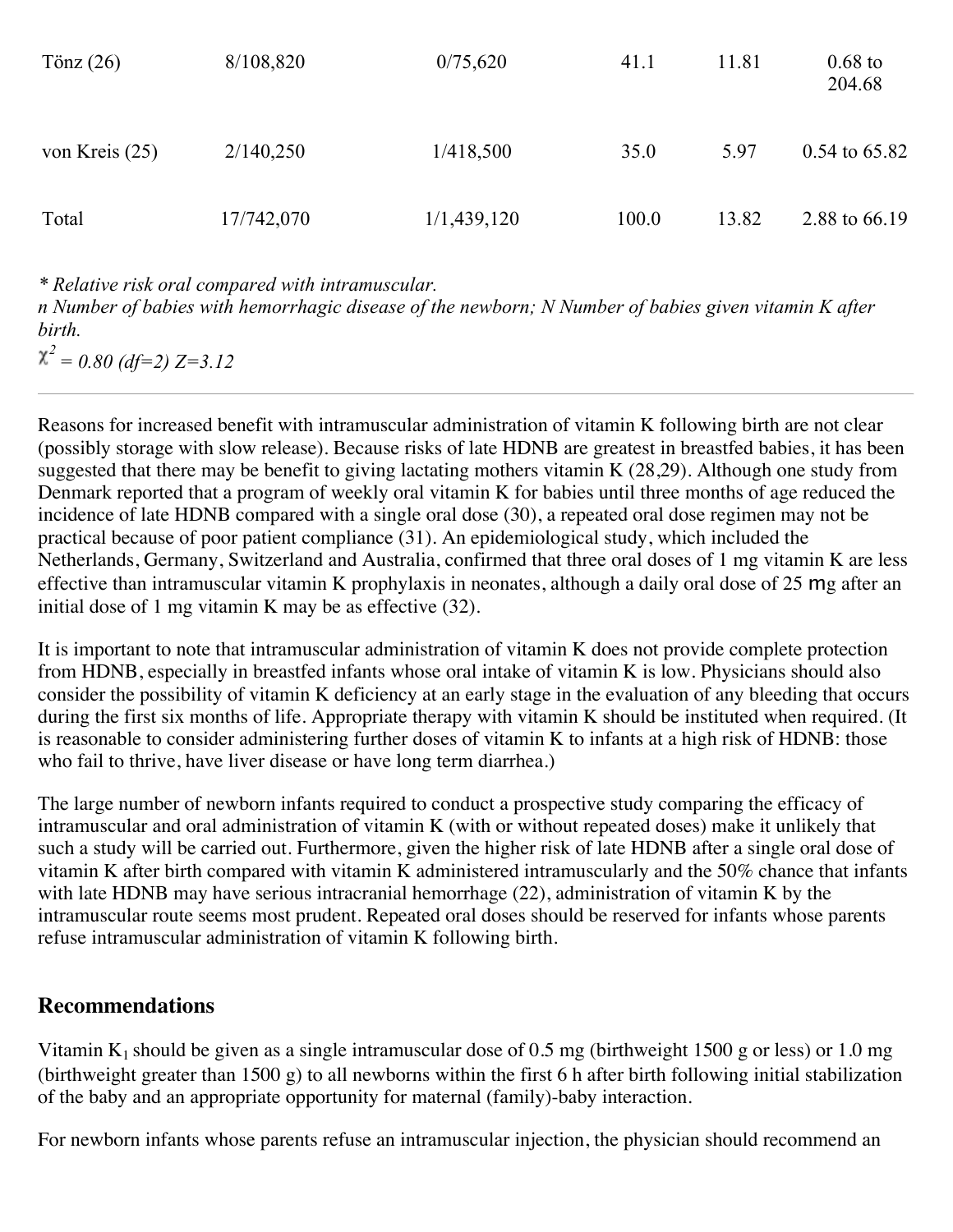oral dose of 2.0 mg vitamin  $K_1$  at the time of the first feeding. (A minority of committee members believe that physicians should have the option to recommend oral administration of vitamin K for newborns under their care.) Use of the parenteral form of vitamin K for oral administration is all that is currently available. This should be repeated at two to four weeks and six to eight weeks of age. Parents should be advised of the importance of the baby receiving follow-up doses and be cautioned that their infants remain at an increased risk of late HDNB (including the potential for intracranial hemorrhage) using this regimen.

## **References**

1. Townsend CW. The hemorrhagic disease of the newborn. Arch Pediatr 1894;11:559-65.

2. Committee on Nutrition, American Academy of Pediatrics. Vitamin K compounds and the water-soluble analogues: Use in therapy and prophylaxis in pediatrics. Pediatrics 1961;28:501-7.

3. Fetus and Newborn Committee, Canadian Paediatric Society. The use of vitamin K in the perinatal period. Can Med Assoc J 1988;139:127-30.

4. Golding J, Paterson M, Kinlen LJ. Factors associated with childhood cancer in a national cohort study. Br J Cancer 1990;62:304-8.

5. Golding J, Greenwood R, Birmingham K, et al. Childhood cancer, intramuscular vitamin K and pethidine given during labour. BMJ 1992;305:341-6.

6. Vitamin K Ad Hoc Task Force, American Academy of Pediatrics. Controversies concerning vitamin K and the newborn. Pediatrics 1993;91:1001-3.

7. Brousson MA, Klein MC. Controversies surrounding the administration of vitamin K to newborns: A review. Can Med Assoc J 1996;154:307-15.

8. von Kries R. Vitamin K prophylaxis – A useful public health measure? Paediatr Perinat Epidemiol 1992;6:7-13.

9. Taddio A, Goldbach M, Ipp M, et al. Effect of neonatal circumcision on pain responses during vaccination in boys. Lancet 1995;345:291-2.

10. Taddio A, Katz J, Ilersich AL, Koren G. Effect of neonatal circumcision on pain response during subsequent routine vaccination. Lancet 1997;349:599-603.

11. Lane PA, Hathaway WE. Medical progress: Vitamin K in infancy. J Pediatr 1985;106:351-9.

12. Allen AC. The use of vitamin K in the perinatal period. Can Med Assoc J 1989;140:13-4.

13. von Kries R, Göbel U. Oral vitamin K prophylaxis and late haemorrhagic disease of the newborn. Lancet 1994;343:352. (Lett)

14. McNinch A, Tripp JH. Haemorrhagic disease of the newborn in the British Isles: two-year prospective study. BMJ 1991;303:1105-9.

15. Ekelund H. Late hemorrhagic disease in Sweden 1987-89. Acta Paediatr Scand 1991;80:966-8.

16. Enochksson E, Jonsson B. Hemorrhagic disease of the newborn. Several cases of late onset despite oral vitamin K prophylaxis. Lakartidningen 1990;87:1944-5.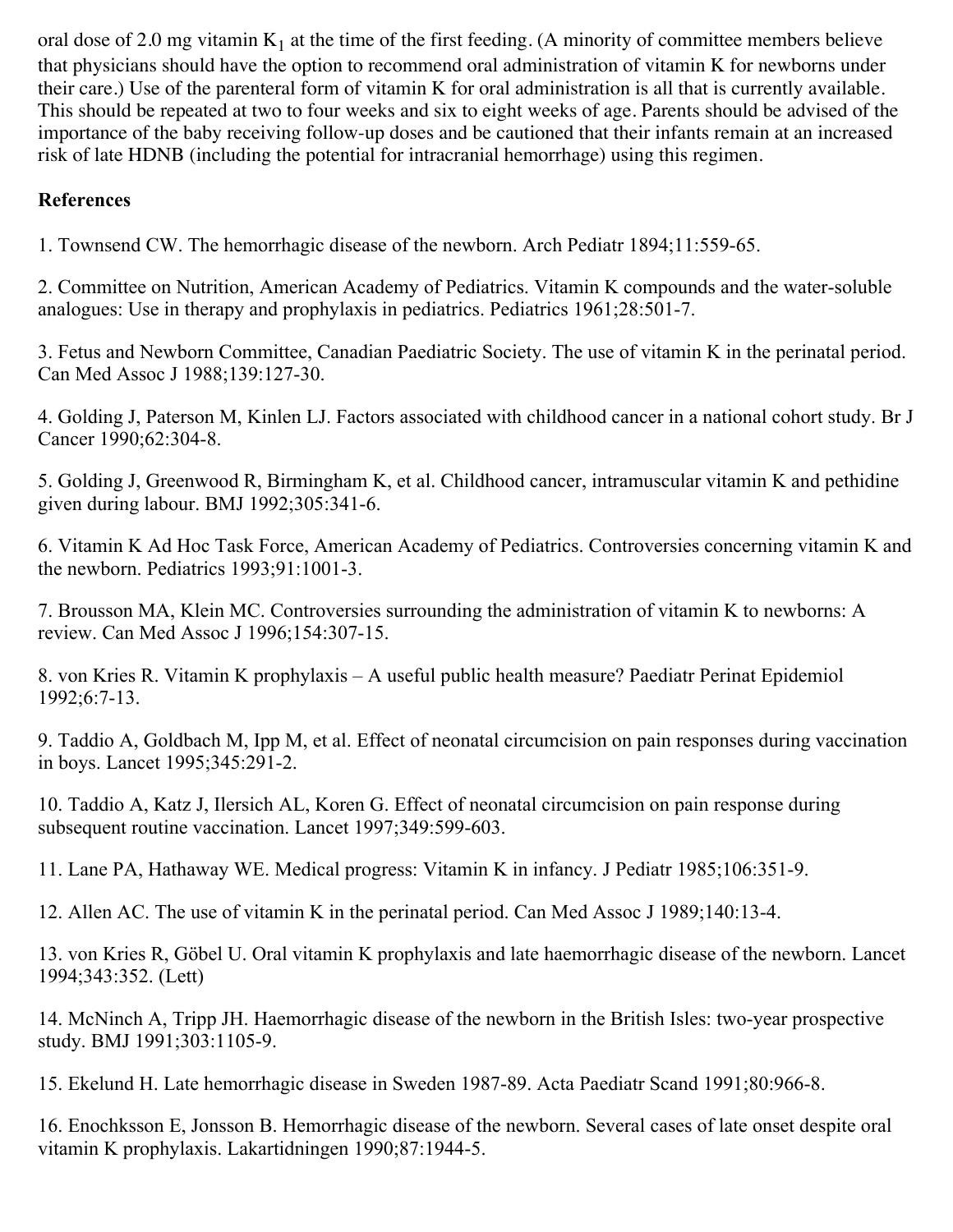17. Loughan PM, McDougall PN. The efficacy of oral vitamin  $K_1$ : Implications for future prophylaxis to prevent haemorrhagic disease of the newborn. J Paediatr Child Health 1993;29:171-6.

18. Loughnan PM, McDougall PN. Epidemiology of late onset haemorrhagic disease: A pooled data analysis. J Paediatr Child Health 1993;29:177-81.

19. National Health and Medical Research Council, The Australian College of Paediatrics and the Royal Australian College of Obstetricians and Gynaecologists. Joint statement and interim recommendations on vitamin K prophylaxis for hemorrhagic disease in infancy. J Paediatr Child Health 1993;29:182.

20. von Kries R, Kreppel S, Becker A, et al. PIVKA-II levels after prophylactic vitamin K. Arch Dis Child 1987;62:938-40.

21. Jrrgensen FS, Felding P, Vinther S, Andersen GE. Vitamin K to neonates peroral versus intramuscular administration. Acta Paediatr Scand 1991;80:304-7.

22. Hathaway WE, Isarangkura PB, Mahasandana C, et al. Comparison of oral and parenteral vitamin K prophylaxis for prevention of late hemorrhagic disease of the newborn. J Pediatr 1991;119:461-4.

23. Schubiger G, Tönz O, Grüter J, Shearer MJ. Vitamin  $K_1$  concentration in breast-fed neonates after oral or intramuscular administration of a single dose of a new mixed-micellar preparation of phylloquinone. J Pediatr Gastroenterol Nutr 1993;16:435-9.

24. von Kries R, Shearer MJ, Göbel U. Vitamin K in infancy. Eur J Pediatr 1988;147:106-12.

25. von Kries R, Göbel U. Vitamin K prophylaxis and vitamin K deficiency bleeding (VKDB) in early infancy. Acta Paediatr 1992;81:655-7.

26. Tönz O, Schubiger G. Neonatale vitamin-K-prophylaxe und vitamin-K-mangelblutungen in der Schweiz 1986-1988. Schweiz Med Wochenschr 1988;118:1747-52.

27. Clark FI, James EJP. Twenty-seven years of experience with oral vitamin  $K_1$  therapy in neonates. J Pediatr 1995;127:301-4.

28. Nishiguchi T, Saga K, Sumimoto K, Okada K, Terao T. Vitamin K prophylaxis to prevent neonatal vitamin K deficient intracranial hemorrhage in the Shizuoka prefecture. Br J Obstet Gynaecol 1996;103:1078-84.

29. Greer FR, Marshall SP, Foley AL, Suttie JW. Improving the vitamin K status of breastfeeding infants with maternal vitamin K supplements. Pediatrics 1997;99:88-92.

30. Hansen KN, Ebbesen F. Neonatal vitamin K prophylaxis in Denmark: Three years experience with oral administration during the first three months of life compared with one oral administration at birth. Acta Paediatr 1996;85:1137-9.

31. Croucher C, Azzopardi D. Compliance with recommendations for giving vitamin K to newborn infants. BMJ 1994;308:894-5.

32. Cornelissen M, von Kries R, Loughnan P, Schubiger G. Prevention of vitamin K deficiency bleeding: Efficacy of different multiple oral dose schedules of vitamin K. Eur J Pediatr 1997;156:126-30.